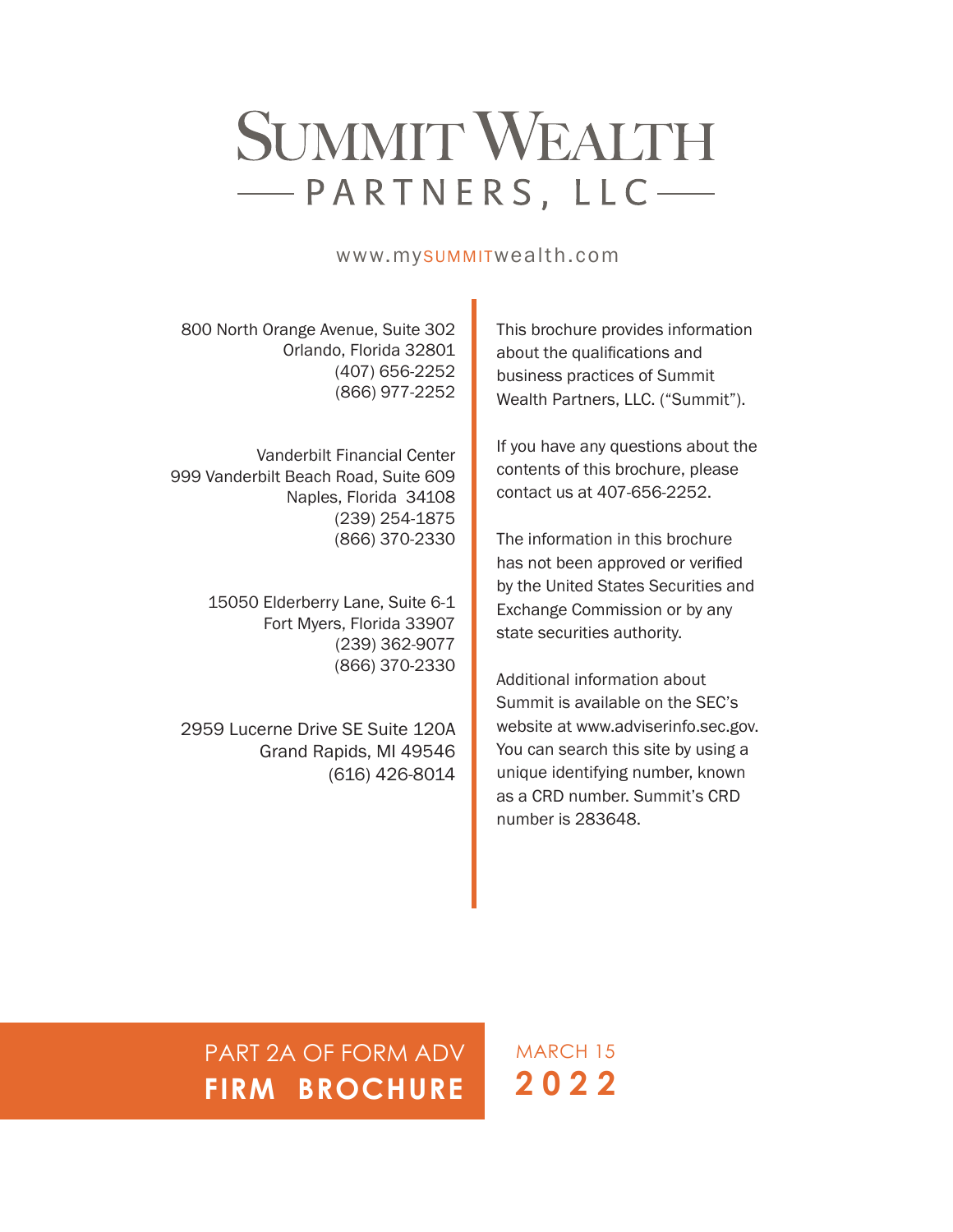# **Item 2 | MATERIAL CHANGES**

There have been no material changes since Summit's most recent disclosure brochure dated March 1, 2021.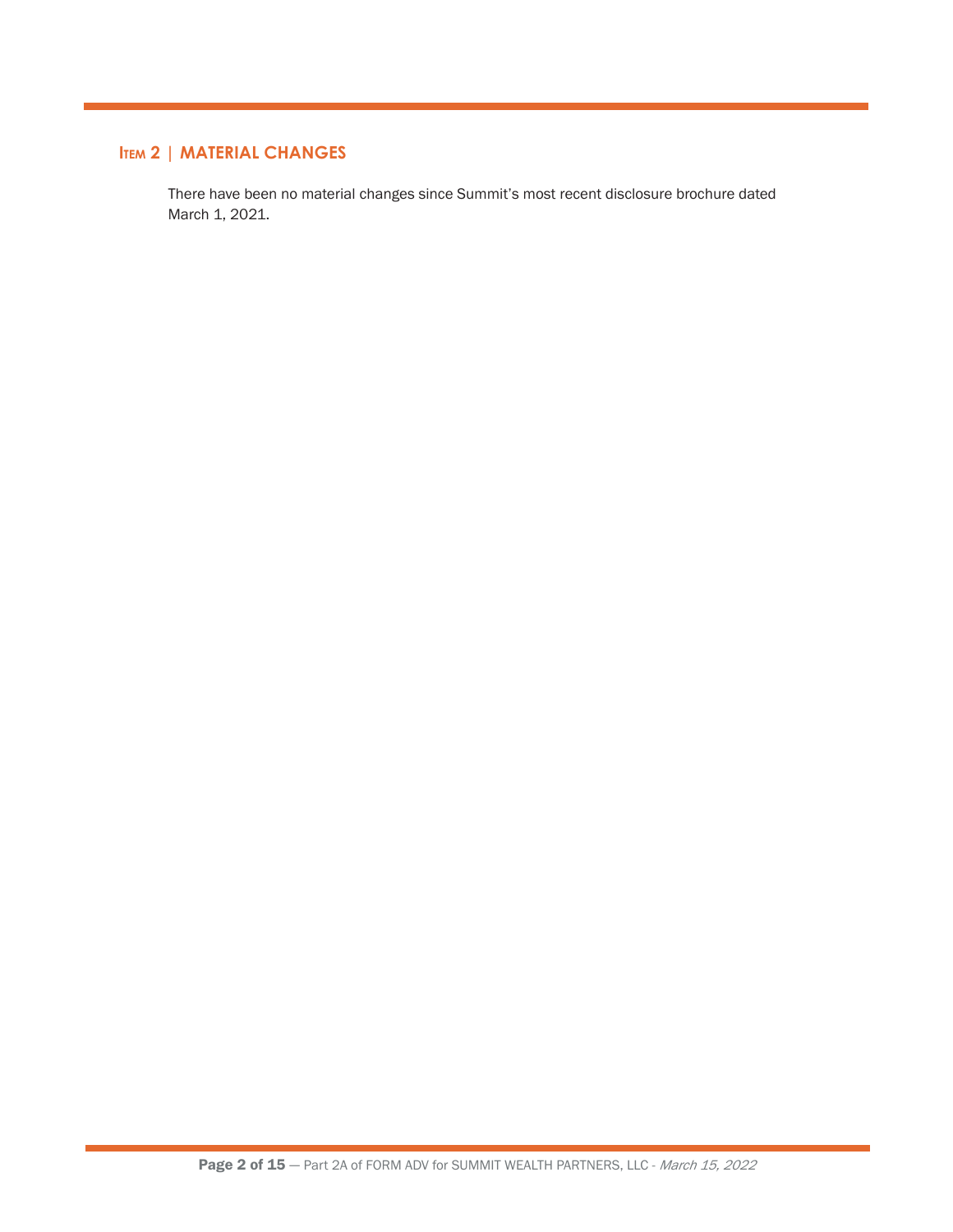# **ITEM 3 | TABLE OF CONTENTS** PAGE PAGE OF CONTENTS

| A. Description of the Firm<br>B. Types of Advisor Services<br>C. Client Tailored Services and Client Imposed Restrictions<br>D. Wrap Fee Programs<br>E. Assets Under Management                                                                                                                                                             |  |
|---------------------------------------------------------------------------------------------------------------------------------------------------------------------------------------------------------------------------------------------------------------------------------------------------------------------------------------------|--|
| A. Description of Fees<br>B. Payment of Fees<br>C. Client Responsibility for Third-Party Fees<br>D. Fee Refunds<br>E. Compensation for the Sale of Securities to Clients                                                                                                                                                                    |  |
| <b>ITEM 6 - PERFORMANCE-BASED FEES AND SIDE-BY-SIDE MANAGEMENT  7</b>                                                                                                                                                                                                                                                                       |  |
|                                                                                                                                                                                                                                                                                                                                             |  |
| ITEM 8 - METHODS OF ANALYSIS, STRATEGIES, AND RISK OF LOSS  8<br>A. Methods of Analysis and Investment Strategies<br><b>B. Material Risks Involved</b><br>C. Risks of Specific Securities                                                                                                                                                   |  |
|                                                                                                                                                                                                                                                                                                                                             |  |
| ITEM 10 - OTHER FINANCIAL INDUSTRY ACTIVITIES AND AFFILIATIONS 9<br>A. Registration as a Broker/Dealer or B/D Representative<br>B. Registration as a Futures Commission Merchant, Commodity Pool<br>Operator, or a Commodity Trading Advisor<br>C. Other Relationships Material to this Advisory Business<br>D. Selection of Other Advisors |  |
| <b>ITEM 11 - CODE OF ETHICS, PARTICIPATION OR INTEREST IN CLIENT</b><br>A. Code of Ethics<br>B. Recommendations Involving Material Financial Interests<br>C. Investing in the Same Securities as Clients<br>D. Trading At or Around the Same Time as Client Transactions                                                                    |  |
| A. Factors in Selecting a Broker-Dealer<br>B. Aggregation of Orders                                                                                                                                                                                                                                                                         |  |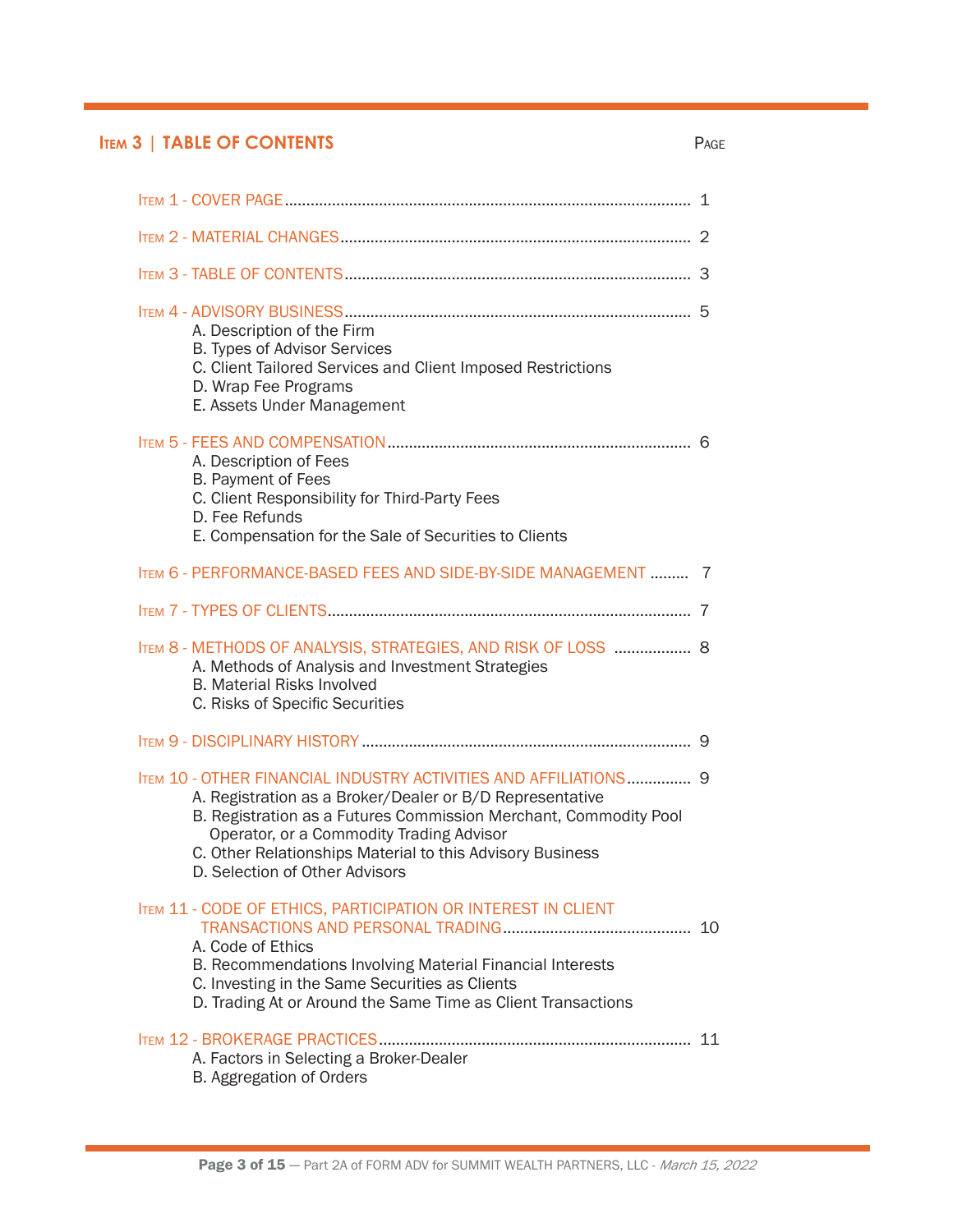| A. Frequency and Nature of Reviews<br><b>B. Non-Periodic Reviews</b><br>C. Regular Reports              |  |
|---------------------------------------------------------------------------------------------------------|--|
| A. Economic Benefits Provided by Third Parties<br>B. Compensation to Third Parties for Client Referrals |  |
|                                                                                                         |  |
|                                                                                                         |  |
|                                                                                                         |  |
|                                                                                                         |  |
|                                                                                                         |  |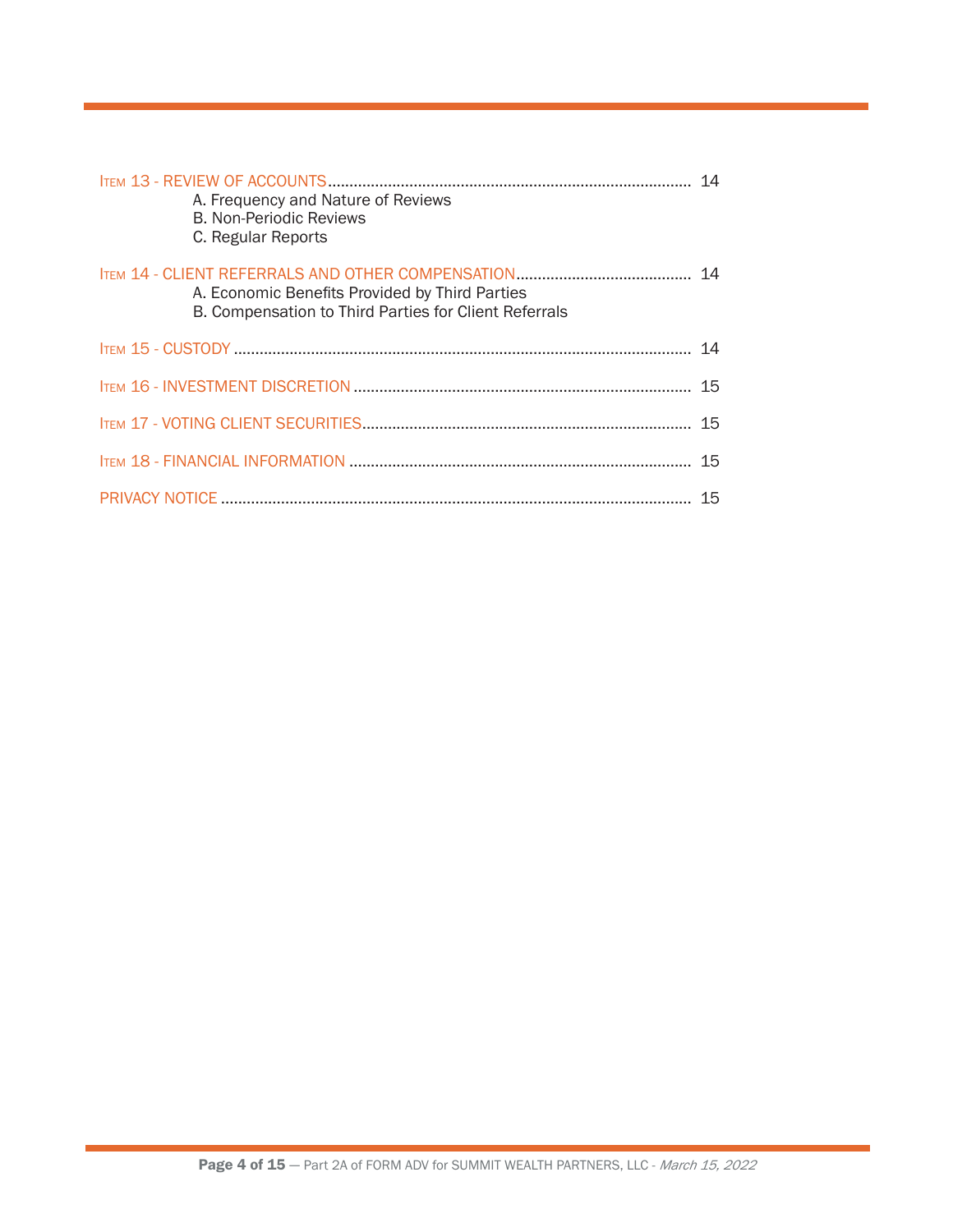## **Item 4 | ADVISORY BUSINESS**

#### A. Description of the Firm

Summit Wealth Partners, LLC ("Summit") is a national, SEC Registered Investment Adviser, headquartered in Orlando, FL. While many client relationships have existed for more than 20 years with predecessor firms that Summit's current Investment Adviser Representatives ("IAR's") previously worked for, Summit has been in business since 2005. Mr. Chad Warrick and Mr. Jason Print are Summit's Co-Presidents, and CEO's. Mr. Warrick is also Summit's Chief Compliance Officer. Mr. William Kovacs is Summit's General Counsel.

Summit is majority owned and controlled by Fiduciary Professionals LLC, a financial services holding company that is 100% owned by Investors Advocate LLC. Messrs. Warrick, Print and Kovacs own 100% of Investors Advocate LLC. Norland LLC, an affiliate of Stratos Wealth Holdings, LLC owns a minority, non-voting interest in Summit.

#### B. Types of Advisory Services

Summit provides Wealth Management, Investment Advice and Pension Consulting services to Clients located in various cities throughout the U.S:

#### WEALTH MANAGEMENT

Our comprehensive wealth management process for individuals often and preferably involves developing a lifetime financial plan based on the client's particular circumstances. The personalized financial plan defines financial and personal goals and recommends and implements investment strategies to achieve the desired goals.

Financial planning is primarily an analytical process designed to organize financial data, identify financial and personal goals, needs and opportunities and evaluate alternative courses of action. A specific client's financial plan may address current sources of income and net worth; income tax strategies, cash flow and budgeting strategies; specific investments, asset allocations and locations; retirement income planning; employee benefit plan analysis; estate and charitable gift planning; education pre-funding; and risk management focusing on life, health, long-term care and disability insurance products.

Clients who engage Summit for our comprehensive wealth management services enter into a Financial Services Agreement ("FSA") that establishes the terms under which Summit will provide its services. Summit provides clients with a copy of this SEC Form ADV disclosure brochure, the IAR's supplemental brochure, and any applicable additional disclosures and agreements, either before or at the same time that the FSA is signed.

Clients may also engage Summit to only provide financial planning services by entering into a Financial Planning Agreement. Summit's fees are determined based on the scope of the financial planning services provided.

#### INVESTMENT ADVICE

Providing Investment Advice involves creating, monitoring and managing investment portfolios designed to achieve the desired investment results based on a client's particular circumstances and risk tolerances. Summit may be the sole manager of a client's investment portfolio, or we may select one or more unaffiliated third-party investment managers, or sub-advisers (collectively a "TPM") to assist in the management of client portfolios and/or to provide certain administrative services. In such instances, an unaffiliated TPM may charge their own fees for the services they provide that are separate from, and in addition to, the Investment Advisory fees charged by Summit as described in Item 5 (A). Prior to entering into a client relationship, Summit discloses all it's fees and/or any fees charged by any TPM. We offer our Investment Advice services as a component of our comprehensive wealth management services or as a separate service that only provides Investment Advice.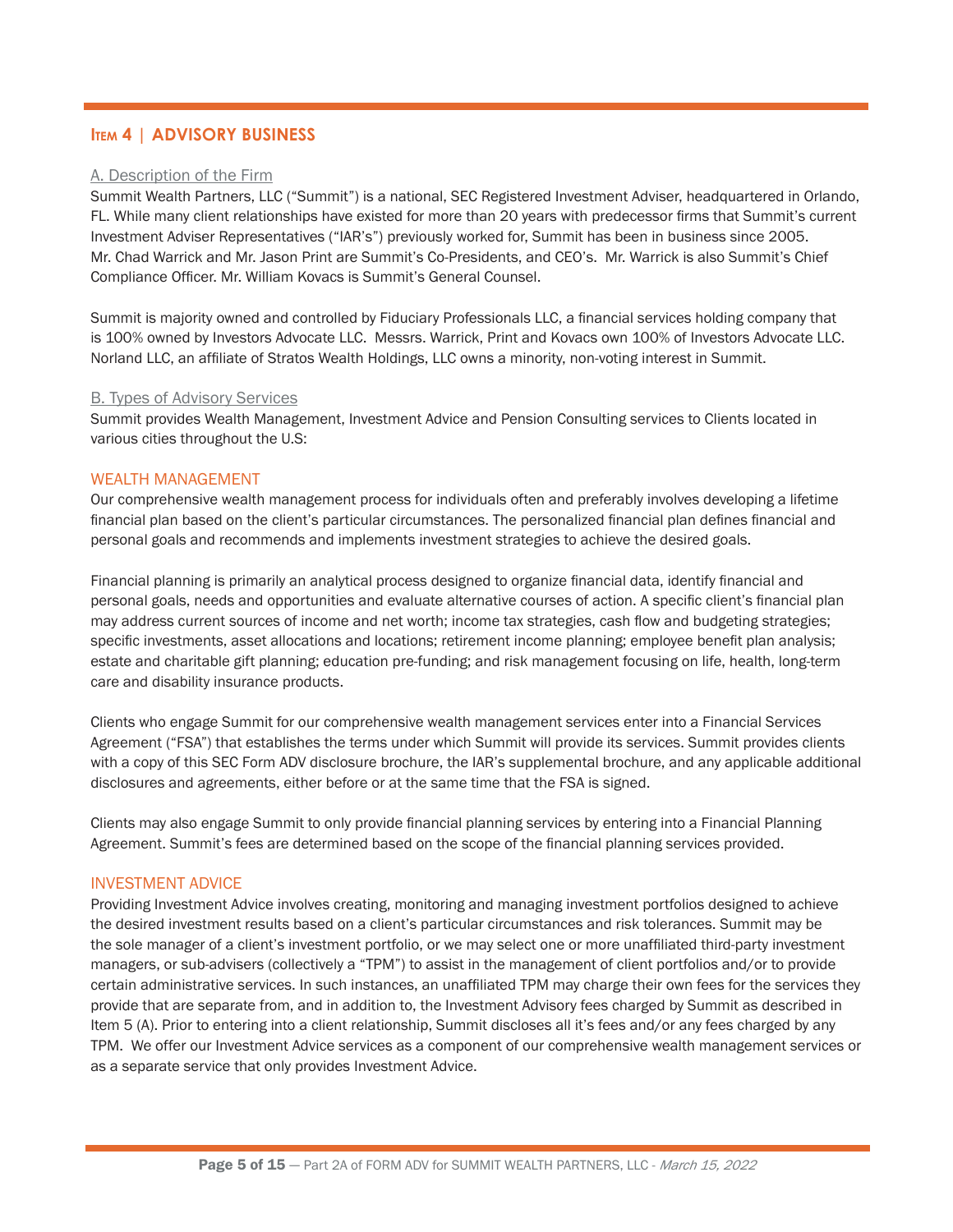#### PENSION CONSULTING

Summit provides pension-consulting services to employee benefit plans and plan fiduciaries based on the needs of the plan. The services may include reviewing an existing plan, asset allocation advice, money management services, investment recommendations, investment performance monitoring, and ongoing consulting. Summit may also provide education-based services for plan participants and provide information on plan specifics and allocation choices. Summit may also communicate with individual plan participants and offer guidance based on a participant's individual risk tolerance and objectives.

Summit also contracts with and provides services to individual plan participants. The types of services provided pursuant to contracts with individual plan participants include the same as those listed above, depending on the individuals' needs.

The services provided in connection with employee benefit plans are subject to the Employee Retirement Income Security Act ("ERISA"). Depending on the nature of the services provided, Summit may or may not be considered a fiduciary under ERISA with respect to any specific benefit plan engagement.

The specific pension consulting services and related fees negotiated with the plan (or the individual plan participant, on a case-by-case basis) are documented in a written agreement.

#### C. Client Tailored Services and Client Imposed Restrictions

Clients may request restrictions on investing in certain securities or types of securities in accordance with their values or beliefs. However, if the restrictions prevent Summit from properly servicing the client account, or if the restrictions would require Summit to deviate from its standard suite of services or the limitations conflict with any agreement with an unaffiliated TPM, Summit reserves the right to end the relationship.

#### D. Wrap Fee Programs

Prior to 1/1/2021 Summit was the sponsor of, and portfolio manager to, a wrap fee program. This program is not offered to new clients. Legacy clients who participated in our wrap fee program prior to  $1/1/2021$  will be allowed to indefinitely continue the Wrap Fee Program they were using.

#### E. Assets Under Management

As of December 31, 2021, Summit managed approximately \$648,870,628 of client assets. Of this total amount, approximately \$584,480,948 was managed on a discretionary basis and \$64,389,680 on a non-discretionary basis.

#### **Item 5 | FEES AND COMPENSATION**

#### A. Description of Fees

Summit's *standard* annual wealth management and investment advice fees vary between 0.75% and 2.00% depending upon the assets under management and the specific services provided. In limited circumstances and at our discretion, our advisory fees may be negotiated with the client or bundled. Negotiated fee arrangements vary based on the type of client, investment objectives, account size and individual circumstances. Some legacy accounts may have different fee provisions. Note that as a fee-only firm, neither Summit, nor any Summit employee ever receives commissions on securities transactions.

Summit may allow investment accounts of members of the same household to be aggregated for purposes of determining annual fees. For example, we may allow such aggregation when we separately manage investment accounts for relatives or children of current clients.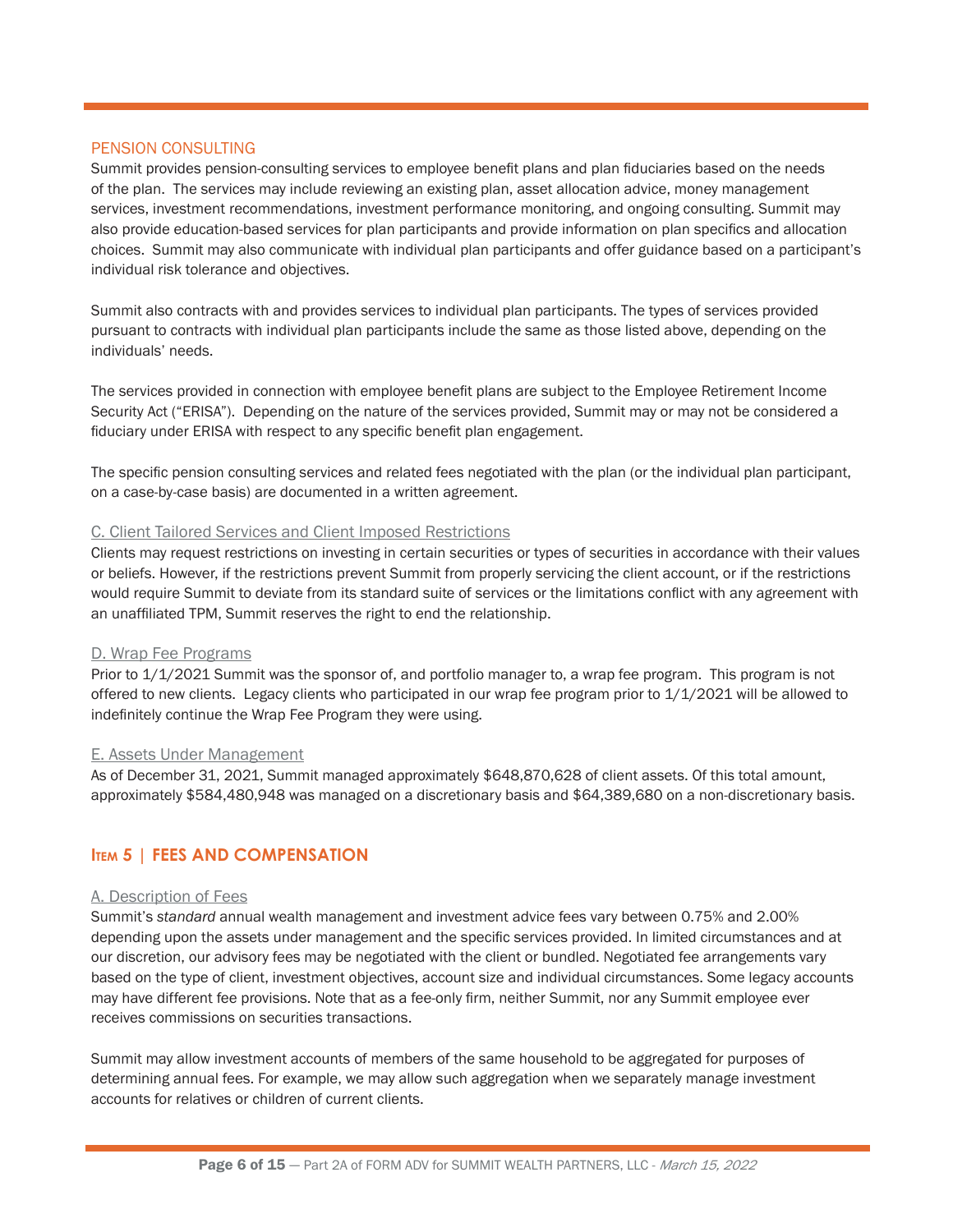As described in Item 4 (B), Summit provides Financial Planning services on an engagement basis at rates that are determined by the scope of the engagement.

Our fees are stated in the Financial Services Agreement or the Financial Planning Agreement each client signs. These Agreements define our relationship with the client. They describe the services we will provide and the client's obligations to us. A new client may terminate any Agreement within five days of the date of acceptance without any cost to the client. After the five-day period, an Agreement may be canceled by either party, for any reason, with 30 days prior written notice to the other party. Upon termination of any account, any unpaid but earned fees will be due and payable.

#### B. Payment of Fees

Rather than direct billing and payment for our services, our clients usually have the custodian for their investment account(s) deduct our fees from the investment account. The client provides written authorization permitting Summit to directly bill the custodian for Summit's fees. If our fees are going to be directly debited from a client's custody account, the custodian will send to the client a quarterly account statement that indicates all amounts disbursed from the account including fees paid directly to Summit. Clients are informed that it is their responsibility to verify the accuracy of the custodian statement and fee calculation. The investment account custodian does not determine whether the fee is properly calculated.

#### C. Client Responsibility for Third-Party Fees

Clients are responsible for the payment of all third party fees, to the extent such may exist, including, but not limited to: TPM fees, investment platform sponsor fees, sub-advisor/portfolio strategist fees, custodian fees, brokerage fees, ETF/ mutual fund fees, and transaction fees. Such fees are separate and distinct from the advisory fees charged by Summit.

#### D. Fee Refunds

Summit's annual investment advisory fees are billed based on the fair market value of the assets under management on the last day of the immediate prior month, either monthly or quarterly, and either in arrears or advance. Fees are assessed pro rata if our services commence on any date other than the first day of a calendar month. Upon termination of the Advisory Relationship, Summit will promptly refund the pro rata share of any prepaid fees to the client.

#### E. Compensation for the Sale of Securities to Clients

Neither Summit nor any of its supervised persons accept any compensation for the sale of any securities.

# **Item 6 | PERFORMANCE BASED FEES AND SIDE-BY-SIDE MANAGEMENT**

Summit does not accept performance-based fees, or any other fees based on a share of capital gains on or capital appreciation of client assets. We do not do any side-by-side investment management.

# **Item 7 | TYPES OF CLIENTS**

Summit may provide its services to individuals and a variety of legal entities including but not limited to the following: charitable organizations, public and private corporations, LLCs and LLPs, trusts, foundations, pension and profitsharing plans.

Although Summit generally seeks to serve clients and legal entities with minimum investable assets of \$1,000,000, we have no specific minimum account size. However, other unaffiliated Third-Party Managers and/or sub-advisors selected by Summit may impose minimum account size requirements or minimum annual fees. Clients should consult the appropriate advisors' disclosure of documents for complete disclosure on such requirements and fees.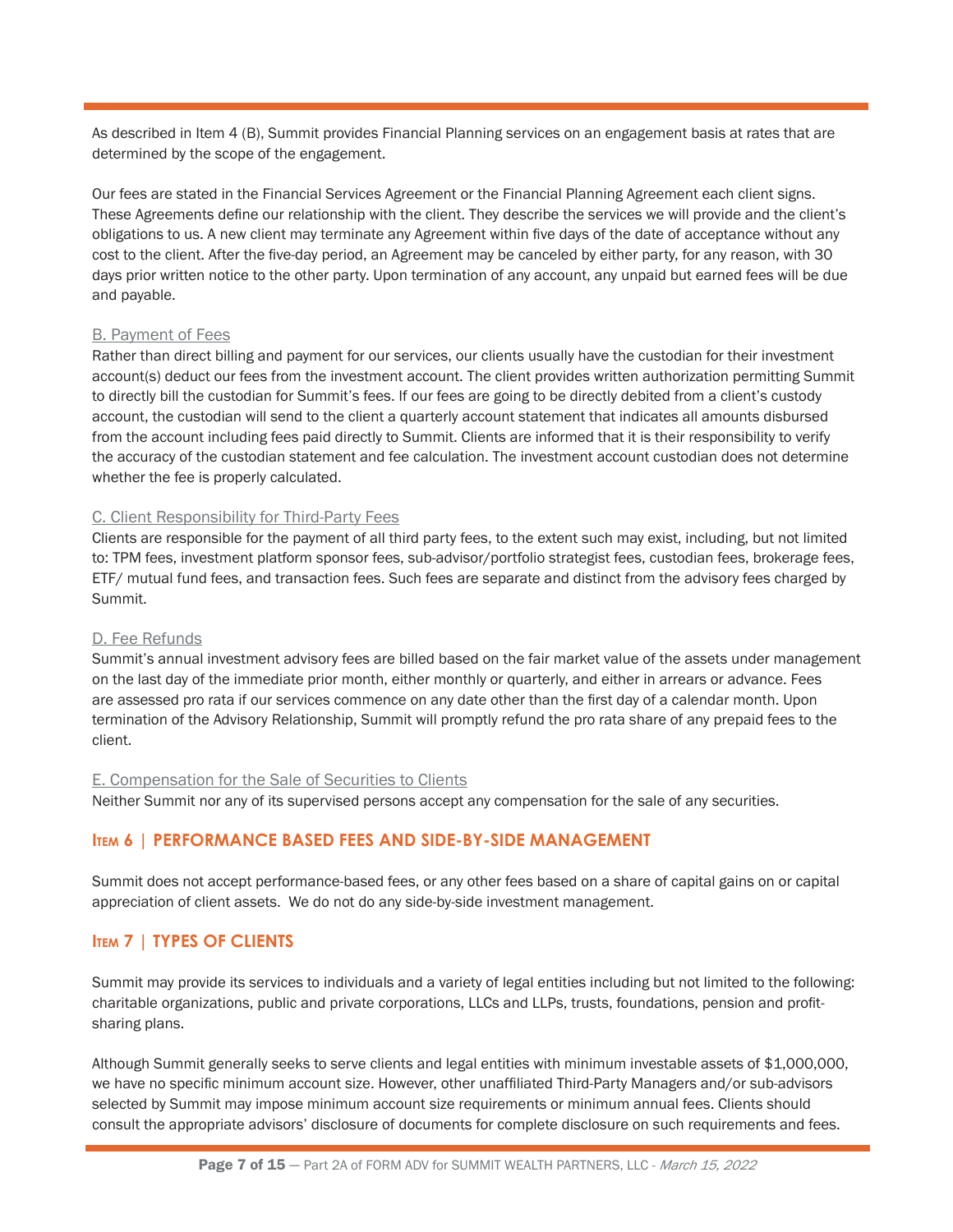# **Item 8 | METHODS OF ANALYSIS, STRATEGIES, AND RISK OF LOSS**

A. Methods of Analysis and Investment Strategies

#### METHODS OF ANALYSIS

The security analysis methods employed by Summit may include fundamental, technical, charting and cyclical analysis depending on the type of analysis being conducted. In conducting security analysis, Summit may utilize any of the following sources of information: financial newspapers and magazines and blogs or other public sources, research materials prepared by others, corporate rating services, annual reports, prospectuses, filings with the U.S. Securities and Exchange Commission, other comparable sovereign agencies and company press releases.

Summit may also use research and analytical tools provided by firms such as Bloomberg, Morningstar, Blackrock, internally produced proprietary programs, web-based analytical tools and various industry publications. Portfolio model construction is based on academic research and regression analysis (back testing). Certain index and other data may be obtained through Bloomberg, Morningstar, and other subscription data providers.

We may offer Investment Advice on any investments held by a client at the start of the advisory relationship. Recommendations for new investments may include public domestic and foreign debt and equity securities, United States municipal and government securities, pooled investment vehicles such as mutual funds and exchange traded funds, publicly traded real estate investment trusts (REITS), direct participation programs such as limited partnerships and master limited partnerships, exchange traded options and cash management products including, but not limited to, money market funds and sweep accounts. We do not offer Investment Advice regarding private offerings, or non-registered pooled investment vehicles such as hedge funds.

#### INVESTMENT STRATEGIES

Summit generally relies upon broad diversification, strategic allocations, and dynamic periodic rebalancing as a means of creating risk-adjusted investment portfolios. Summit typically looks for pure asset-class investment vehicles to build tax-efficient and low cost, low turnover, low overlap portfolios. In seeking to achieve this, Summit primarily uses registered investment funds. Summit typically prefers Exchange Traded Funds and Exchange Traded Notes (referred to collectively herein as "ETFs"), because of their transparency, liquidity, and tax efficiency, along with open-, and closed-end managed mutual funds.

Client investment portfolios may also include individual securities. We may use a variety of investment strategies including long-term purchases, short-term purchases and option writing.

Summit may also utilize Certificates of Deposit or US Government Securities for some clients when this strategy is appropriate.

Summit utilizes academically supported investment theories, principles, and modeling techniques. These include, but are not limited to Modern Portfolio Theory, Efficient Markets Hypothesis and the Fama-French Three Factor Model. Such research supports the thesis that: (1) asset allocation is the primary driver of investment portfolio variability; (2) expected risk and return are correlated; and, (3) diversification is essential in managing risk.

We monitor macro-economic and interpretive data related to investors' current appetite to increase or decrease investment risk. These factors are used to fine tune our strategic asset allocation models and increase or decrease exposures to asset classes that may be affected by current and long-term trends in economic or market conditions.

#### **TRUE MARKET™ MODELS**

Summit has created a series of proprietary investment portfolios which we call our True Market™ Models ("TMM").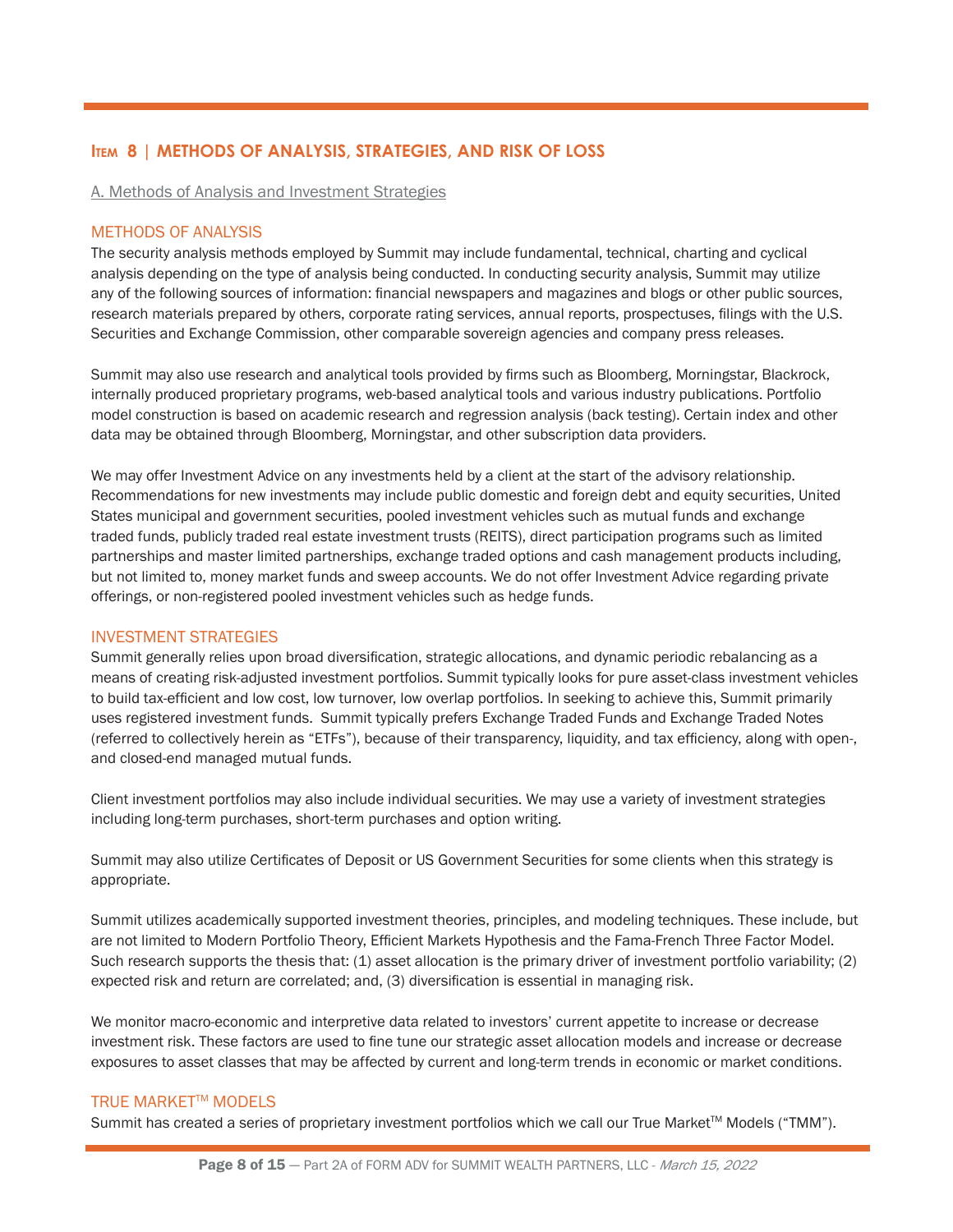These model portfolios are available directly from Summit, or through a Unified Managed Account ("UMA"), or other program available on one or more proprietary investment management platforms sponsored by unaffiliated TPMs. True Market™ Models are based upon our investment philosophy, processes, and available securities.

The True Market™ Models currently exist as the "Core" and as the "Target" portfolios. Both the Core and the Target models have their own Conservative, Moderate, Growth, and Aggressive portfolios.

The Core portfolios include minimum volatility ETFs, and consist of approximately 20 different securities in each model. They are designed for larger accounts. The Target portfolios consist of about 10 separate ETFs, are long only, and are designed for the smaller investment accounts. The Target portfolios are intended to be compliant with the Uniform Prudent Investor Act and qualify as a Qualified Default Investment Alternative for retirement and pension plans.

#### B. Material Risks Involved

All investments, including the True Market™ Model portfolios, involve the risk of loss, and all investments could lose money over short or even long periods of time. Depending on the holding period, additional Material Risks may include timing of buying and selling, managerial, business, regulatory, monetary, fiscal, regional, tax, geo-political, and more. Since we primarily use registered pooled investment vehicles as a significant investment strategy, for more information and a more detailed discussion of risks, please refer to the risk disclosures contained in the prospectus or other offering documents for the pooled investment vehicles. Of course, the frequency of trading will also affect investment performance, particularly through increased brokerage costs and taxes.

We do not represent, warrant, or imply that our investment advisory services or methods of analysis can or will *predict future results, nor successfully identify market tops or bottoms, nor avoid losses.*

#### C. Risks of Specific Securities

Summit does not primarily recommend any particular type of security that involves any significant or unusual risk in addition to those risks disclosed in Item 8 (A) and (B) above.

However, the emerging asset category of Digital Assets may involve unusual risks. The term "Digital Assets" includes intangible commodities such as virtual currencies, crypto-currencies, and digital coins and tokens. The investment characteristics of Digital Assets are materially different from those of traditional currencies, commodities or securities. Importantly, Digital Assets are not backed by a central bank or a national, supra-national or quasi-national organization, any hard assets, human capital, or other form of credit. Rather, Digital Assets are market-based: a Digital Asset's value is determined by (and fluctuates often, according to) supply and demand factors, the number of merchants that accept it, and/or the value that various market participants place on it through their mutual agreement, barter or transactions.

#### **Item 9 | DISCIPLINARY HISTORY**

Summit discloses all material facts regarding any legal or disciplinary events that would be material to your evaluation of the firm's services or the integrity of a management person. Neither Summit, nor any of its officers, has any material disciplinary events to disclose under this item.

## **Item 10 | OTHER FINANCIAL INDUSTRY ACTIVITIES AND AFFILIATIONS**

A. Registration as a Broker/Dealer or Broker/Dealer Representative - Neither Summit nor any of its IARs are registered as, or have pending applications to become, a broker/dealer or as representatives of a broker/dealer.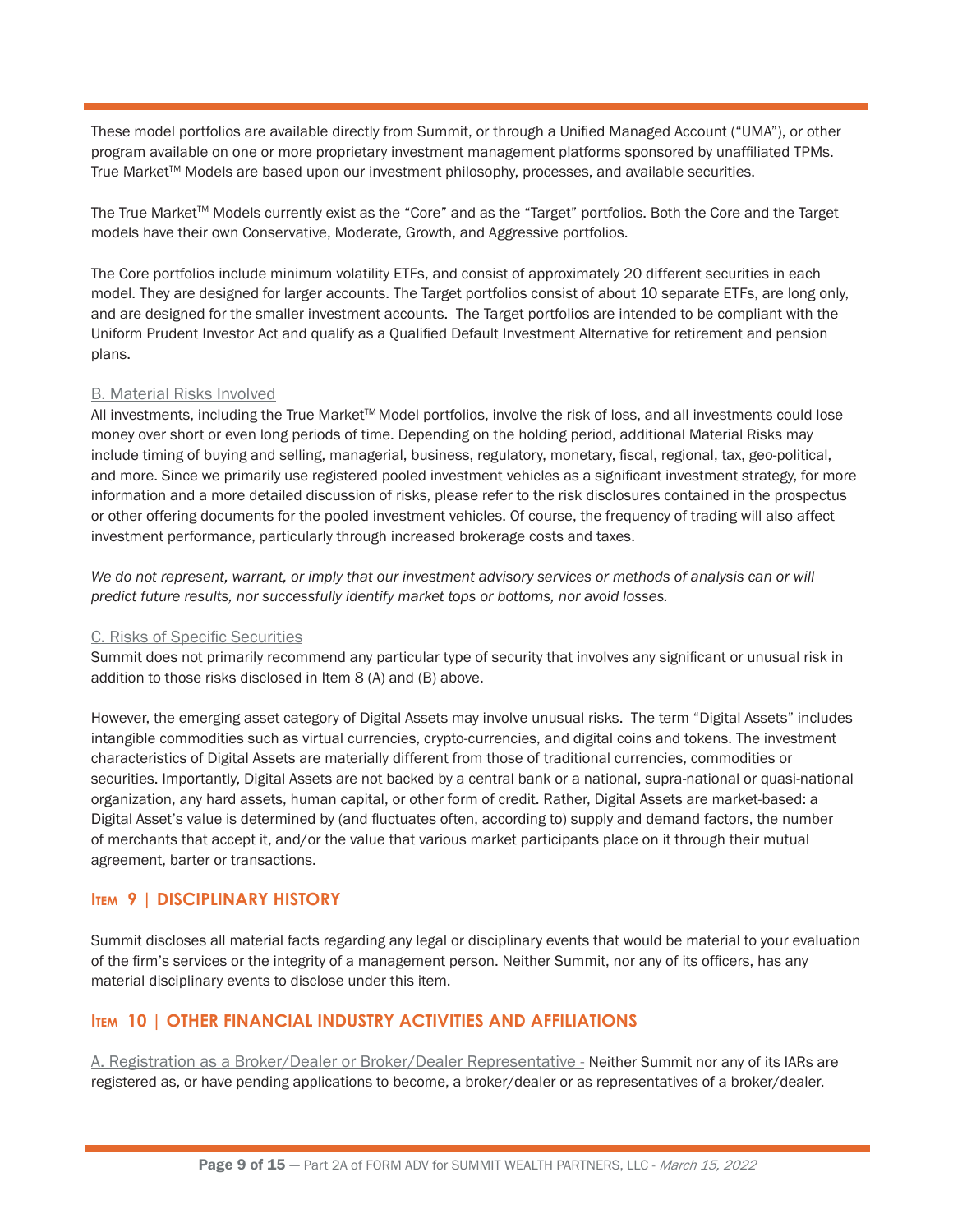B. Registration as a Futures Commission Merchant, Commodity Pool Operator, or a Commodity Trading Advisor - Neither Summit nor any of its IARs are registered as, or have pending applications to become, a Futures Commission Merchant, Commodity Pool Operator, or a Commodity Trading Advisor.

C. Other Relationships Material to this Advisory Business - Summit and its IAR's have certain affiliations and/ or engage in, or allow, certain activities that may create a conflict of interest between Summit, its IAR's and its clients and/or require disclosure to Summit clients.

SUMMIT ASSET PROTECTION GROUP, LLC: Summit Asset Protection Group, LLC (SAPG) is a licensed insurance agency headquartered in Orlando FL. SAPG is affiliated with Summit due to the common ownership interests of certain Summit officers and Norland LLC. From time to time, Summit IARs who are licensed insurance agents affiliated with SAPG or other insurance agencies or companies may recommend, sell or otherwise give advice to Summit clients on insurance products.

In these instances, IARs normally receive compensation, in the form of commissions, and may receive additional cash and/or non-monetary benefits. These activities create a conflict of interest in that an IAR's recommendations may be based on the amount and/or timing of compensation, and other benefits received by the IAR and/or SAPG, rather than on the client's best interests. Summit addresses this conflict by (1) disclosing these arrangements, (2) by advising clients that they are not obligated or required to purchase any insurance product recommended by a Summit IAR, through that IAR, or any entity affiliated with Summit (3) and reminding clients that such products may be purchased through other, non-affiliated insurance agents/agencies.

#### D. Selection of Other Advisors

#### *1. Arrangements where Summit acts as Investment Advisor*

As described in Item 4(B), Summit has agreements with one or more unaffiliated Third-Party Manages to provide their proprietary investment management platforms to Summit clients. These platforms are designed to offer a broad range of investment programs, products, and services, including access to portfolio managers (also referred to as model managers or portfolio strategists) that might otherwise be unavailable to non-institutional investors. In addition to offering these investment platforms to its clients, Summit may also participate in such programs as a model manager/portfolio strategist as described in the True Markettm Models section of Item 8(A).

Whenever Summit is selected to act as a model manager/portfolio strategist, the platform sponsor pays Summit a fee. The fee paid to Summit is in addition to any investment advisory fees charged by Summit as described in Item 5(A). The additional compensation that Summit receives as a model manager/portfolio strategist, under the aforementioned arrangements, creates a potential conflict of interest to the extent that there is an incentive for Summit IARs to recommend Summit in lieu of other managers/strategists that may be available to the client. Summit addresses this potential conflict of interest by disclosing it to clients, monitoring IAR activities to ascertain that they are acting in the client's best interest, and documenting the rational for selecting Summit as a model manager/ portfolio strategist.

#### **Item 11 | CODE OF ETHICS, INTEREST IN CLIENT TRANSACTIONS AND PERSONAL TRADING**

#### A. Code of Ethics

Summit has adopted a Code of Ethics for all employees. In brief, the Code of Ethics includes provisions relating to the confidentiality of client information, a prohibition on insider trading, restrictions on the acceptance of significant gifts, the reporting of certain gifts and business entertainment and personal securities trading procedures, and other regulatory requirements. All employees must annually acknowledge their understanding of the Code of Ethics. Clients and prospective clients may request a copy of Summit's Code of Ethics at any time.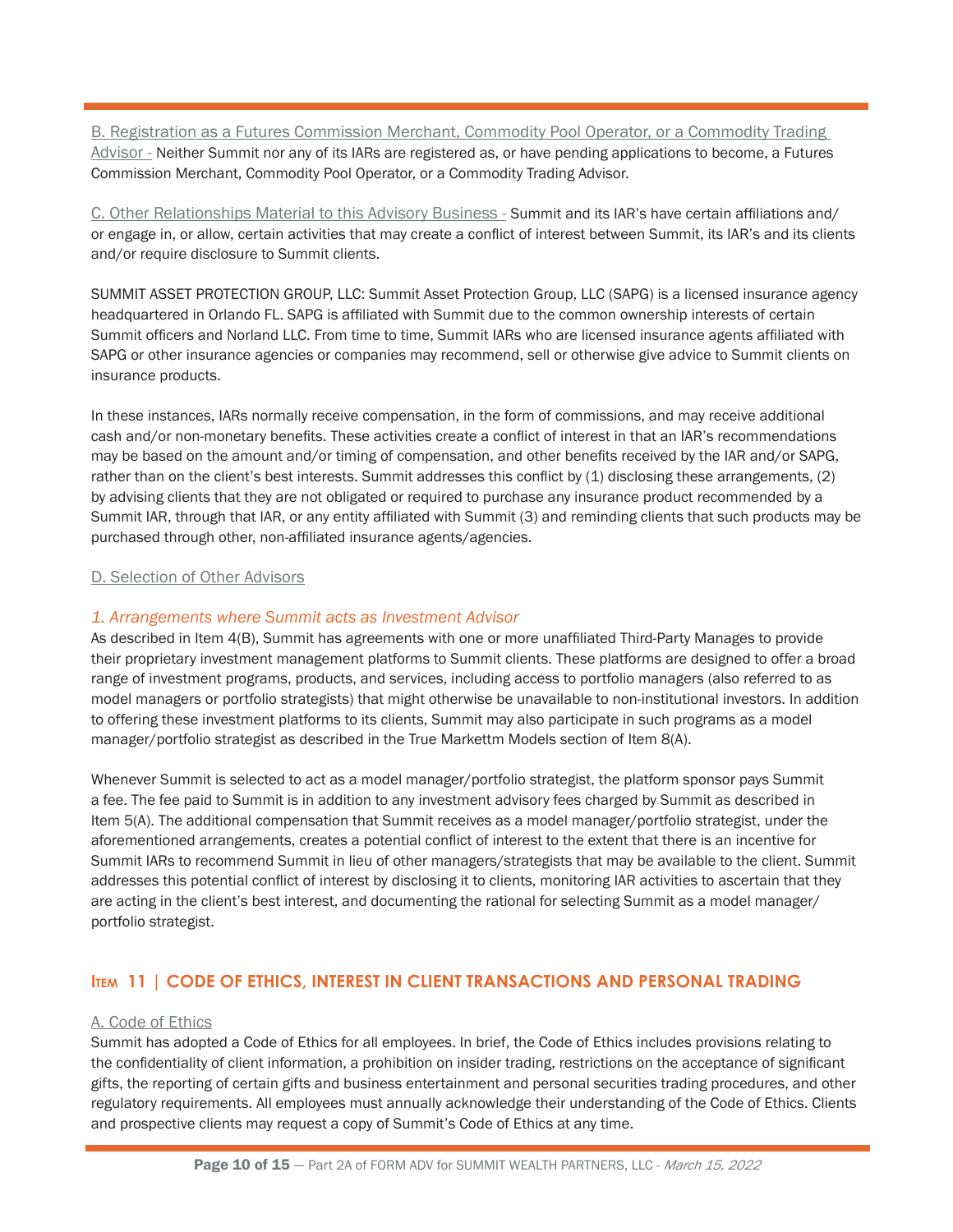#### B. Recommendations Involving Material Financial Interests

Summit's Code of Ethics requires us to disclose or make available any significant relationship that Summit or any supervised person might have with the issuer (and its affiliates) of securities with respect to which we offer investment advice. Any supervised person who has such a material interest or significant relationship must disclose that interest or relationship in writing to our CCO.

#### C. Investing in the Same Securities as Clients

Summit's supervised persons may purchase, sell or hold for their personal accounts securities similar or identical to those recommended to clients.

#### D. Trading At or Around the Same Time as Client Transactions

The Code of Ethics is designed to assure that the personal securities transactions, activities and interests of Summit's supervised persons will not interfere with (i) making decisions in the best interests of our clients and (ii) implementing such decisions while, at the same time, allowing employees to invest for their own accounts.

# **Item 12 | BROKERAGE PRACTICES**

#### A. Factors in Selecting a Broker-Dealer

Best execution is generally defined as the "execution of securities transactions for clients in such a manner that the client's total cost or proceeds in each transaction is the most favorable under the circumstances." The best execution responsibility applies to the circumstances of each particular transaction and an investment adviser must consider the full range and quality of a broker-dealer's services, including, among other things, execution capability, commission rates, and the value of any research, financial responsibility and responsiveness. Summit will seek competitive rates, but we may not obtain the lowest possible commission rates for client transactions. Based on the aforementioned factors, Summit generally recommends that clients utilize the brokerage and clearing services of TD Ameritrade, Inc., Charles Schwab & Co., Inc. or Fidelity.

#### *1. Research and Other Soft-Dollar Benefits*

The receipt of research and other soft-dollar benefits may create a conflict of interest in that such benefits might create an incentive for Summit to select/recommend a broker-dealer based on Summit's interests rather than the clients' interests. Summit addresses this conflict by considering overall value to clients as the primary consideration when selecting/recommending a broker-dealer, and by disclosing the following arrangements to clients:

#### SPECIFIC DISCLOSURE CONCERNING TD AMERITRADE

Summit participates in TD Ameritrade's institutional customer program and Summit may recommend TD Ameritrade to clients for custody and brokerage services. There is no direct link between Summit's participation in the program and the investment advice we give to our clients although we receive economic benefits through our participation in the program that are typically not available to TD Ameritrade retail investors. These benefits include the following products and services (provided without cost or at a discount): receipt of duplicate Client statements and confirmations; research related products and tools; consulting services; access to a specific trading desk; access to block trading (which provides the ability to aggregate securities transactions for execution and then allocate the appropriate shares to Client accounts); the ability to have advisory fees deducted directly from Client accounts; access to an electronic communications network for Client order entry and account information; access to mutual funds with no transaction fees and to certain institutional money managers; and discounts on compliance, marketing, research, technology, and practice management products or services provided to Summit by third party vendors. TD Ameritrade may also have paid for business consulting and professional services received by Summit's related persons. Some of the products and services made available by TD Ameritrade through the program may benefit Summit but may not benefit our client accounts.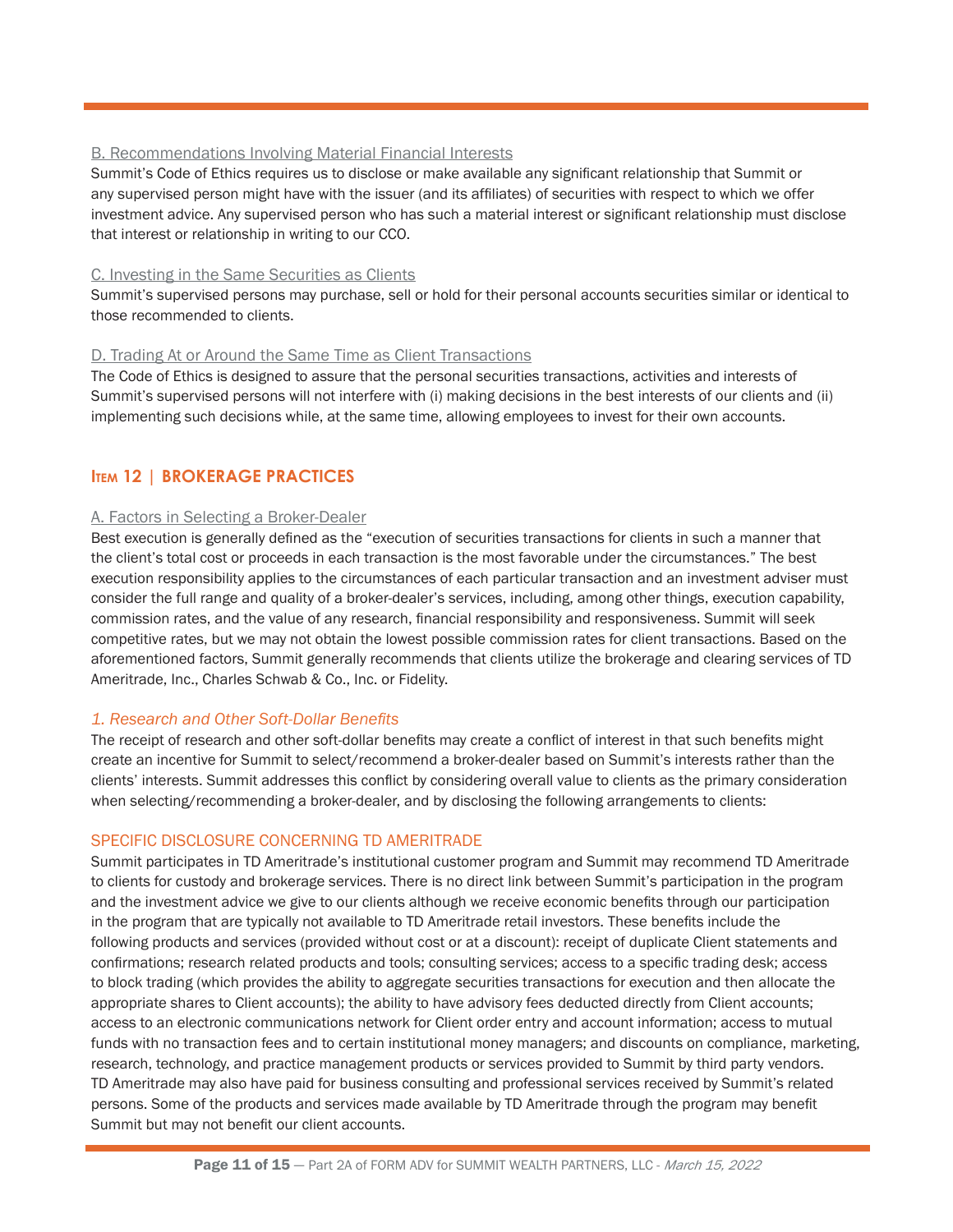These products or services may assist us in managing and administering Client accounts, including accounts not maintained at TD Ameritrade. Other services made available by TD Ameritrade are intended to help us manage and further develop our business. The benefits received by Summit or its personnel through participation in the program do not depend on the amount of brokerage transactions directed to TD Ameritrade. As part of its fiduciary duties to clients, Summit endeavors at all times to put the interests of its clients first. Clients should be aware, however, that the receipt of economic benefits by Summit or its related persons in and of itself creates a potential conflict of interest and may indirectly influence Summit's choice of TD Ameritrade for custody and brokerage services.

#### SPECIFIC DISCLOSURE CONCERNING FIDELITY

Summit has an arrangement with National Financial Services LLC, and Fidelity Brokerage Services LLC (together with all affiliates, "Fidelity") through which Fidelity provides Summit with Fidelity's "platform" services. The platform services include, among others, brokerage, custodial, administrative support, record keeping and related services that are intended to support intermediaries like Summit in conducting business and in serving the best interests of their clients but that may benefit Summit.

Fidelity charges brokerage commissions and transaction fees for effecting certain securities transactions (i.e., transactions fees are charged for certain no-load mutual funds, commissions are charged for individual equity and debt securities transactions). Fidelity enables Summit to obtain many no-load mutual funds without transaction charges and other no-load funds at nominal transaction charges. Fidelity's commission rates are generally considered discounted from customary retail commission rates. However, the commissions and transaction fees charged by Fidelity may be higher or lower than those charged by other custodians and broker-dealers.

As part of the arrangement, Fidelity also makes available to Summit, at no additional charge to Summit, certain research and brokerage services, including research services obtained by Fidelity directly from independent research companies, as selected by Summit (within specified parameters). These research and brokerage services presently include services such as Client statements and confirmations; research related products and tools; consulting services; access to a specific trading desk; access to block trading (which provides the ability to aggregate securities transactions for execution and then allocate the appropriate shares to Client accounts); the ability to have advisory fees deducted directly from Client accounts; access to an electronic communications network for Client order entry and account information; access to mutual funds with no transaction fees and are used by Summit to manage accounts for which Summit has investment discretion.

Summit may also receive additional services which may include but not limited to business and marketing consultations, practice valuation and other practice management solutions. Without this arrangement, Summit might be compelled to purchase the same or similar services at its own expense.

As a result of receiving such services for no additional cost, Summit may have an incentive to continue to use or expand the use of Fidelity's services. Summit examined this potential conflict of interest when it chose to enter into the relationship with Fidelity and has determined that the relationship is in the best interests of Summit's clients and satisfies its client obligations, including its duty to seek best execution. A client may pay a commission that is higher than another qualified broker-dealer might charge to affect the same transaction where Summit determines in good faith that the commission is reasonable in relation to the value of the brokerage and research services received. In seeking best execution, the determinative factor is not the lowest possible cost, but whether the transaction represents the best qualitative execution, taking into consideration the full range of a broker-dealer's services, including the value of research provided, execution capability, commission rates, and responsiveness. Accordingly, although Summit will seek competitive rates, to the benefit of all clients, it may not necessarily obtain the lowest possible commission rates for specific client account transactions. Although the investment research products and services that may be obtained by Summit will generally be used to service all of Summit's clients, a brokerage commission paid by a specific client may be used to pay for research that is not used in managing that specific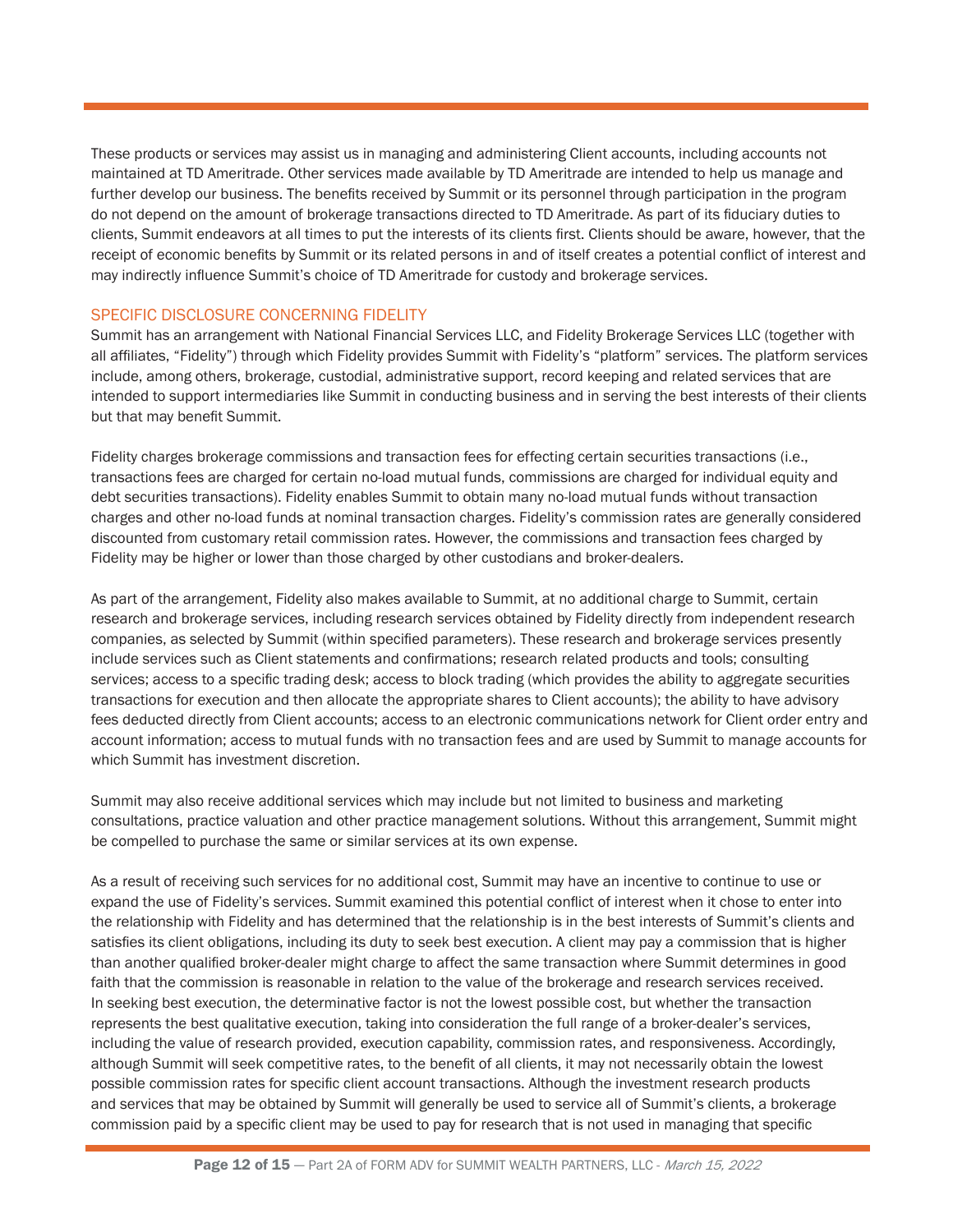client's account. Summit and Fidelity are not affiliates, and no broker-dealer affiliated with Summit is involved in the relationship between Summit and Fidelity.

#### SPECIFIC DISCLOSURE CONCERNING SCHWAB

Schwab provides Summit with access to its institutional trading and custody services, which are typically not available to Schwab retail investors. These services generally are available to independent investment advisors on an unsolicited basis, at no charge to them so long as a total of at least \$10 million of the advisor's clients' assets are maintained in accounts at Schwab Institutional. These services are not contingent upon Summit committing to Schwab any specific amount of business (assets in custody or trading commissions). Schwab's brokerage services include the execution of securities transactions, custody, research, and access to mutual funds and other investments that are otherwise generally available only to institutional investors or would require a significantly higher minimum initial investment.

Schwab generally does not charge separately for custody services but is compensated by account holders through commissions and other transaction-related or asset-based fees for securities trades that are executed through Schwab or that settle into Schwab accounts.

Schwab Institutional also makes available to Summit other products and services that benefit Summit but may not directly benefit its clients' accounts. Many of these products and services may be used to service all or some substantial number of our accounts, including accounts not maintained at Schwab.

Schwab's products and services that assist Summit in managing and administering clients' accounts include software and other technology that (i) provides access to client account data (such as trade confirmations and account statements); (ii) facilitate trade execution and allocate aggregated trade orders for multiple clients' accounts; (iii) provide research, pricing and other market data; (iv) facilitate payment of our fees from our clients' accounts; and (v) assist with back-office functions, recordkeeping and client reporting.

#### *2. Brokerage for Client Referrals*

Summit currently receives no referrals from any broker-dealer or third party in exchange for using that broker-dealer or third party.

#### *3. Directed Brokerage*

Summit generally has the authority to determine the broker dealer to be used and the commission rates paid.

#### B. Aggregation of Orders

Summit will aggregate orders with respect to a security if such aggregation is consistent with achieving best execution for the various client accounts. When orders are aggregated, each participating account receives the average share price for the transaction and bears a proportionate share of all transaction costs, based upon each account's participation in the transaction, subject to Summit's discretion depending on factual or market conditions and the duty to achieve best execution for client accounts. Clients participating in block trading may include proprietary or related accounts. Such accounts are treated as client accounts and are neither given preferential nor inferior treatment versus other client accounts. Summit does not receive additional compensation or remuneration of any kind because of the aggregation of client trades.

Allocations of orders among client accounts must be made in a fair and equitable manner. Generally, allocations among accounts with the same or similar investment objective are made pro rata based upon the size of the accounts. There is no allocation to an account or set of accounts based on account performance or the amount or structure of management fees. However, the following factors may justify an allocation that deviates from the general rule: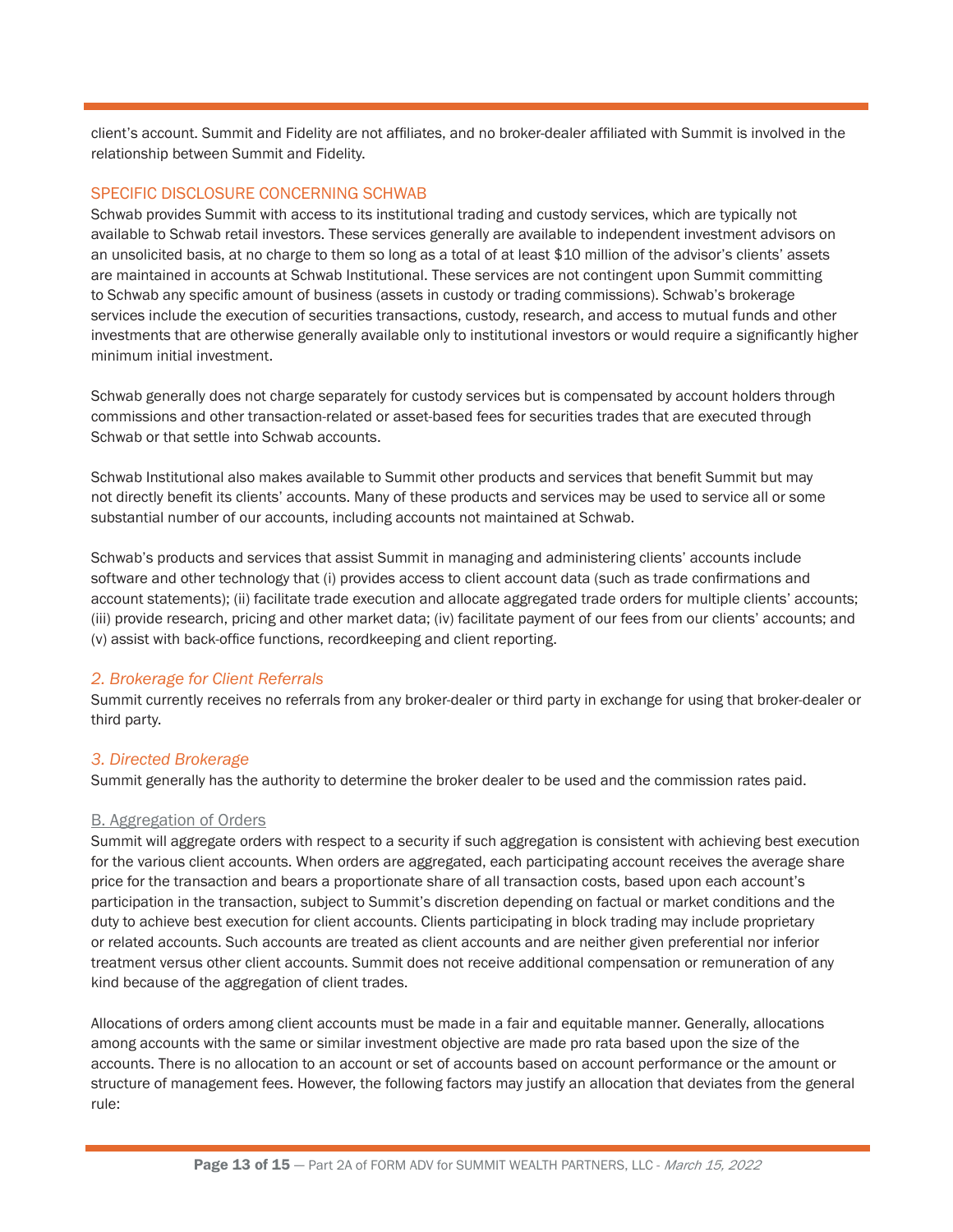- 1. Specific allocations may be chosen based upon an account's existing positions in securities.
- 2. Specific allocations may be chosen because of the cash availability of one or more particular accounts.
- 3. Specific allocations may be chosen based on a partial fill of the block trade.
- 4. Specific allocations may be chosen for tax reasons.

# **Item 13 | REVIEW OF ACCOUNTS**

#### A. Frequency and Nature of Reviews

Summit clients select their personal IARs and thereafter Summit assigns the IAR to each client investment account. Each account is managed using one or more Summit investment strategies as described in item 4, above. Our Investment Adviser Representatives regularly review each client investment account with support from our Investment Management Committee. Our Investment Management Committee usually meets at least quarterly, or more frequently, depending on market conditions to evaluate our investment strategies.

#### B. Non-Periodic Reviews

Certain third parties may act as solicitors for Summit's services. This is done pursuant to a written "Solicitors Agreement". All compensation arrangements with Solicitors are fully disclosed to each client as legally required. Summit will ensure that each solicitor is properly registered as required in all appropriate jurisdictions.

#### C. Regular Reports

Clients receive periodic investment account statements directly from their custodian and quarterly performance reports directly from Summit or from an unaffiliated TPM that has agreed to provide such reports. Clients are able to review their investment accounts at any time on their custodian's secure website or our secure client portal website, SWP360.

# **Item 14 | CLIENT REFERRALS AND OTHER COMPENSATION**

A. Economic Benefits Provided by Third Parties - Summit does not receive any economic benefit, directly or indirectly, from any third party for investment advice or other advisory services rendered to Summit clients.

B. Compensation to Third Parties for Client Referrals - Certain third parties may act as solicitors for Summit's services, pursuant to a written "Solicitors Agreement". All compensation arrangements with respect to the foregoing are fully disclosed to each client to the extent required by applicable law. Summit will ensure each solicitor is properly registered, if required, in all appropriate jurisdictions.

# **Item 15 | CUSTODY**

Custody of client investment portfolio assets is always maintained with one or more independent custodians recommended by Summit and approved by the client. Summit does not have physical custody of any client assets. Summit is permitted to direct the custodian to deduct fees directly from client investment accounts maintained by the custodian as described in item 5 (B). Clients are responsible for paying all fees or charges of the custodian.

Clients receive an account statement quarterly directly from the custodian showing all transactions occurring in the client's account during the period covered by the account statement and the funds, securities and other property in the client's account at the end of the period. Clients are urged to carefully review the account statement sent by the custodian.